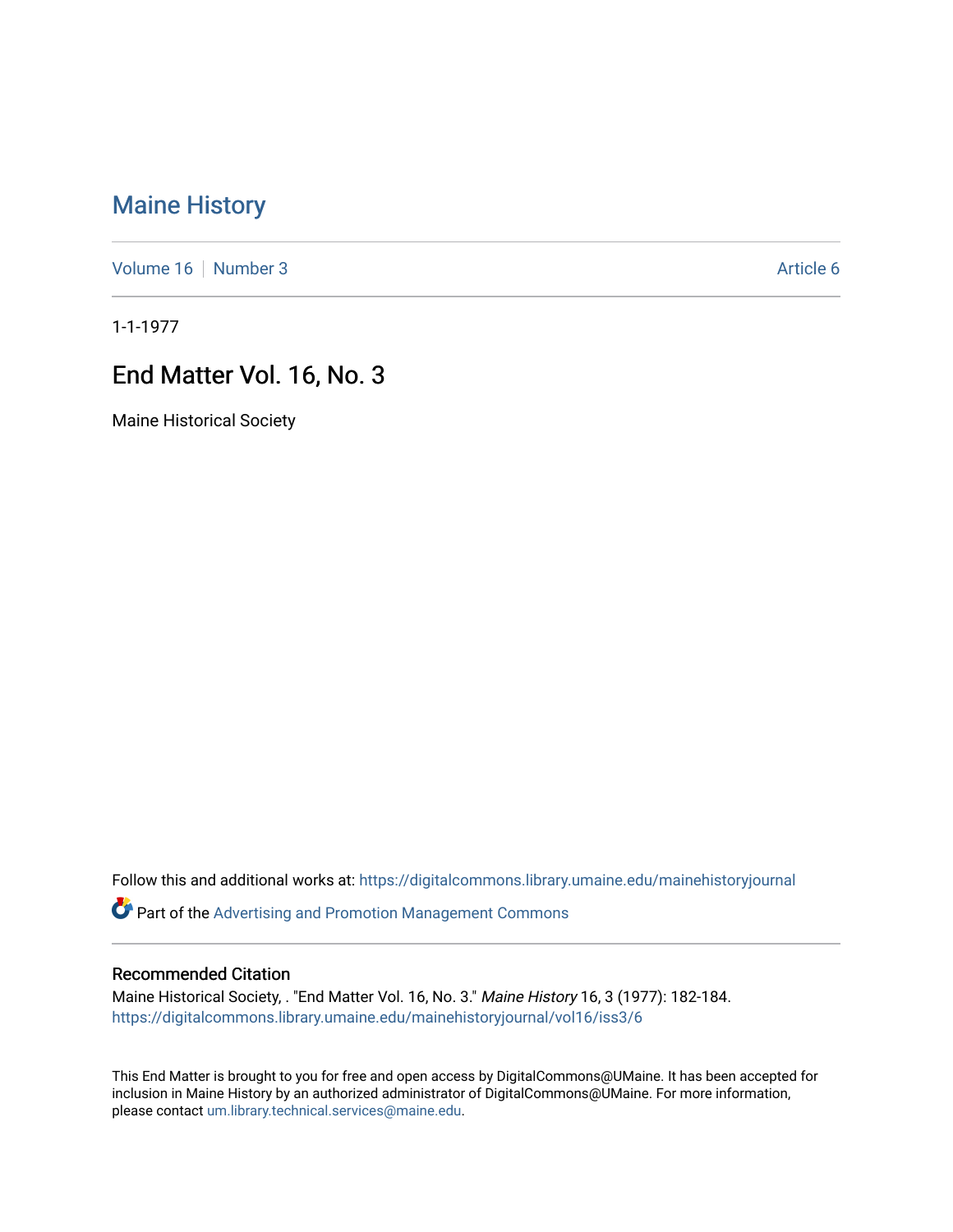### *MAINE STATE MUSEUM PUBLICATIONS*

| Everson, Jennie: Tidewater Ice Of The Kennebec River<br>The turn of the century ice industry on the<br>Kennebec River illustrated. 241 pp.<br>ISBN 0-913764-03-5  cloth binding                                                                                             | \$9.95 |
|-----------------------------------------------------------------------------------------------------------------------------------------------------------------------------------------------------------------------------------------------------------------------------|--------|
| Greenleaf, Moses: A Survey Of Maine In Reference To Its<br>Geographical Features, Statistics and Political Economy<br>Facsimile reprint of 1829 edition with biographical<br>introduction. Text only. 469 pp.<br>ISBN 0-913764-00-0 $\dots \dots \dots \dots$ cloth binding | 14.00  |
| Sullivan, James: The History Of The District Of Maine<br>Facsimile reprint of 1795 edition with biographical<br>introduction and Osgood Carleton map. 421 pp.<br>ISBN 0-913764-01-9  cloth binding                                                                          | 14.00  |
| Demeritt, Dwight B. Jr.: Maine Made Guns and Their<br><b>Makers</b><br>An authoritative, biographical study of Maine gun-<br>smiths, illus. 209 pp.                                                                                                                         |        |
| Myers, Denys Peter: Historic Architecture Of Maine<br>The Maine Catalog, HABS, illustrated. 254 pp.<br>ISBN 0-913764-05-1  perfect bound                                                                                                                                    | 8.95   |
| Isaacson, Dorris A. (Ed.): Maine: A Guide 'Downeast'<br>Illustrated. 510 pp. American Guide Series, 2nd<br>Edition.<br>ISBN 0-913764-06-X  cloth binding                                                                                                                    | 6.50   |
| Camp, Helen: Archaeological Excavations At Pemaquid,<br>Maine<br>1965-1974 Historical and Archaeological Findings of<br>a 17th and 18th Century Colony. Illustrated 89 pp.<br>ISBN 0-913764-07-8  perfect bound                                                             | 6.95   |

## **Order from Maine State Museum Publications State House Augusta, Maine 04333**

Please add 50¢ for postage and handling **Maine Residents add 5% sales tax**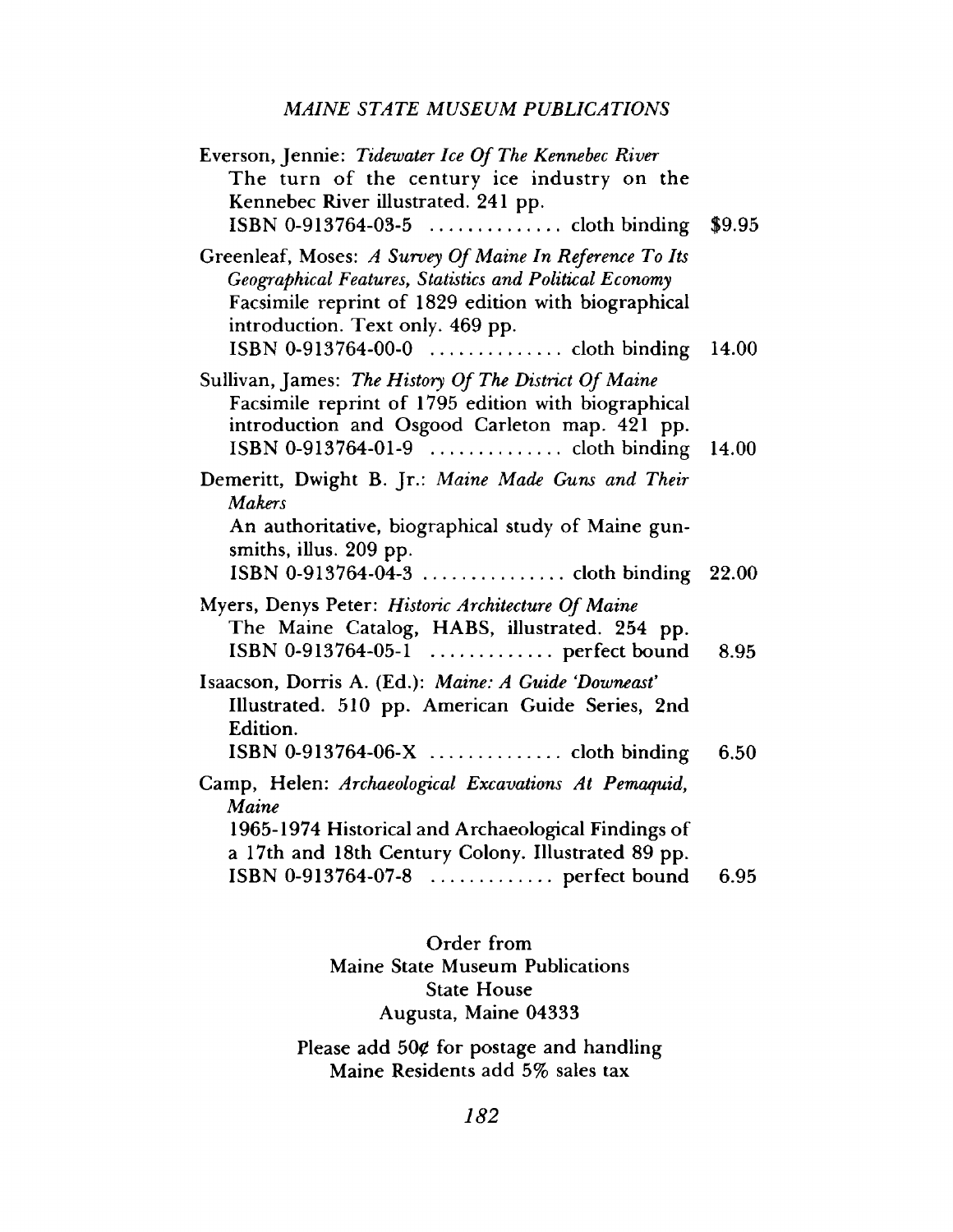### **Tuttle's Catalog #380**

#### **"GENEALOGY AND LOCAL HISTORY''**

**Lists over 3,000 genealogies, and 3,500 additional tides; includes town & county histories, reference works, heraldry,** *8c* **expanded** lists of British local history and parish registers.

**208 pages Price \$2.00**

## **CHARLES E. TUTTLE CO., INC. Rutland, Vermont 05701**

#### **GARY W. WOOLSON**

**Out of Print and Rare Books** *M aps***,** *P rin ts***,** *a n d M anuscripts on a ll subjects*

*Lists Issued*

**Mail Orders a Speciality Open by appointment only**

**RFD 1, Box 170 Hampden Highlands, Maine 04445 Telephone (after 5 p.m.) 207-234-4931**